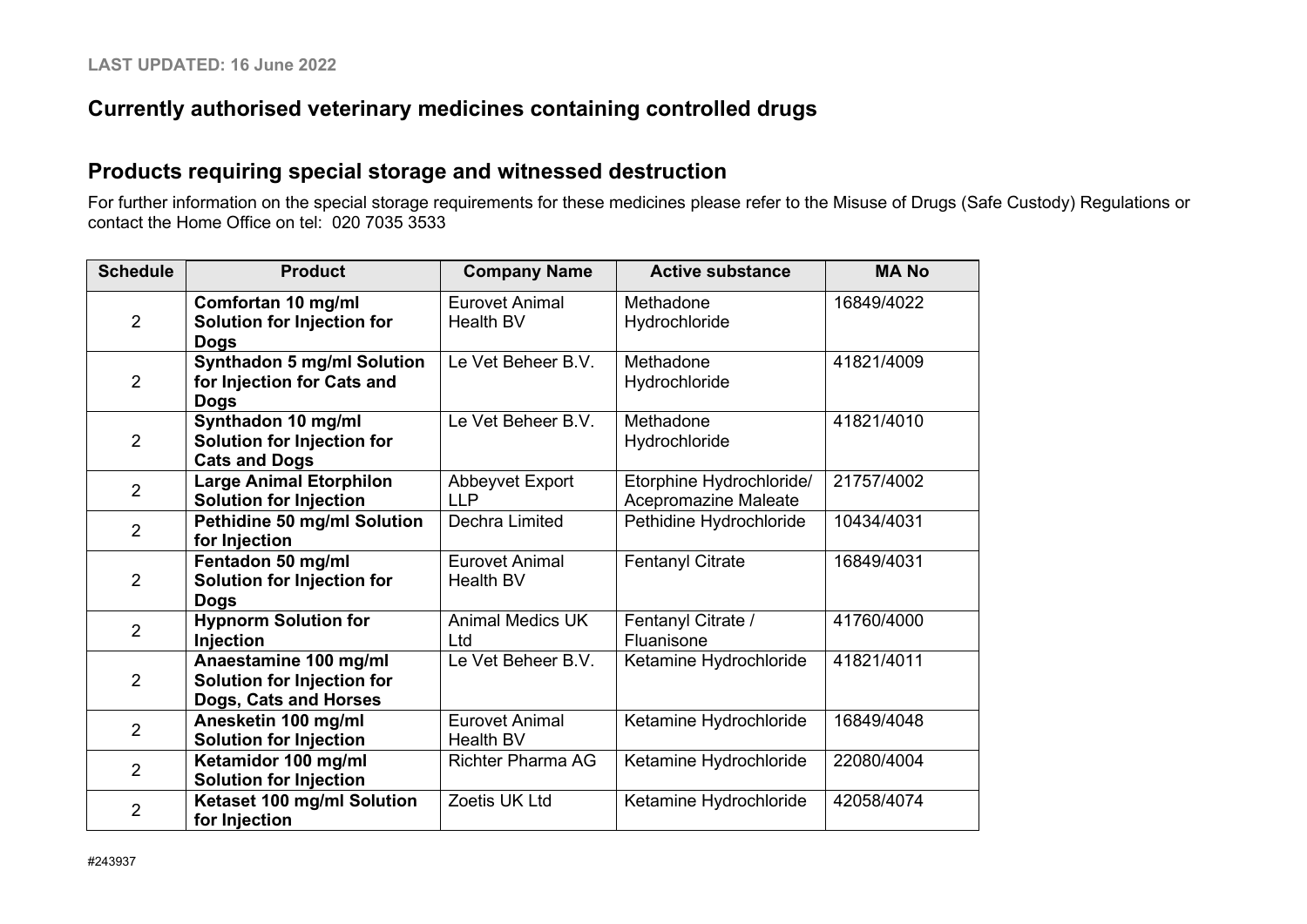| $\overline{2}$ | Ketavet 100 mg/ml Solution<br>for Injection for Dogs, Cats<br>and Horses                            | <b>Zoetis UK Limited</b>             | Ketamine Hydrochloride                                 | 42058/4180 |
|----------------|-----------------------------------------------------------------------------------------------------|--------------------------------------|--------------------------------------------------------|------------|
| $\overline{2}$ | Narketan 10 100 mg/ml<br><b>Solution for Injection</b>                                              | Vetoquinol UK Ltd                    | Ketamine Hydrochloride                                 | 08007/4090 |
| $\overline{2}$ | Nimatek 100 mg/ml Solution<br>for Injection for Dogs, Cats<br>and Horses                            | <b>Eurovet Animal</b><br>Health B.V. | Ketamine Hydrochloride                                 | 16849/4049 |
| $\overline{2}$ | Vetalar V 100 mg/ml Solution<br>for Injection                                                       | Zoetis UK Ltd                        | Ketamine Hydrochloride                                 | 42058/4165 |
| $\overline{2}$ | <b>Insistor 10 mg/ml Solution</b><br>for Injection for Dogs and<br>Cats                             | <b>Richter Pharma AG</b>             | Methadone<br>Hydrochloride                             | 22080/4013 |
| $\overline{2}$ | Methadyne 10 mg/ml<br><b>Solution for Injection for</b><br>Dogs and Cats                            | Jurox (UK) Limited                   | Methadone<br>Hydrochloride                             | 25296/4006 |
| $\overline{2}$ | Ketabel 100 mg/ml Solution<br>for Injection                                                         | Bela-Pharm GmbH<br>& Co. KG          | Ketamine Hydrochloride                                 | 41816/4003 |
| $\overline{2}$ | <b>Somulose Solution for</b><br>Injection<br><b>Exempt from safe custody</b><br><b>requirements</b> | Dechra Limited                       | Quinalbarbitone Sodium<br>Cinchocaine<br>Hydrochloride | 10434/4010 |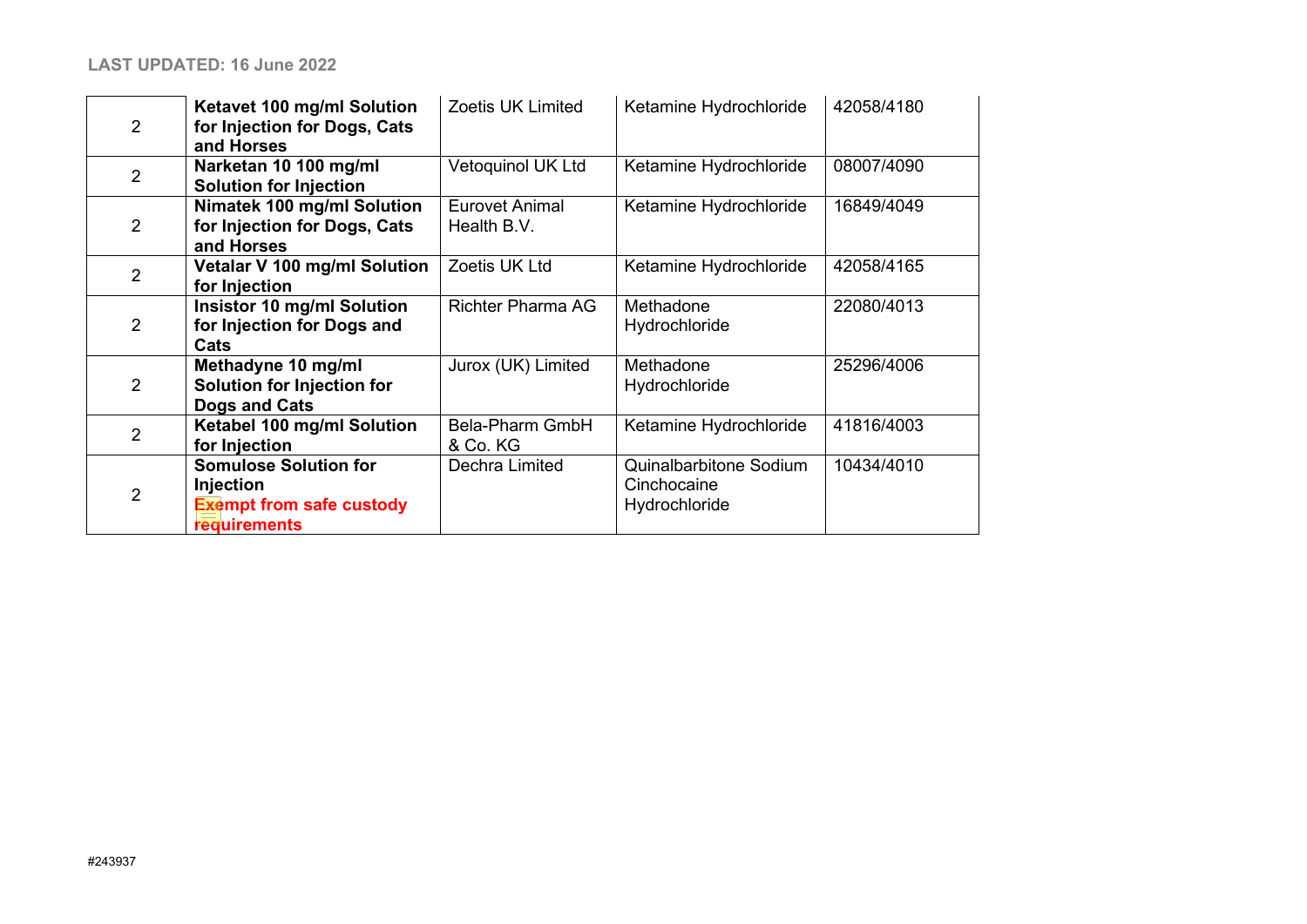# **Products requiring special storage**

For further information on the special storage requirements for these medicines please refer to the Misuse of Drugs (Safe Custody) Regulations or contact the Home Office on tel: 020 7035 3533

| <b>Schedule</b> | <b>Product</b>                                                                                                 | <b>Company Name</b>      | <b>Active substance</b>                         | <b>MANO</b> |
|-----------------|----------------------------------------------------------------------------------------------------------------|--------------------------|-------------------------------------------------|-------------|
| 3               | <b>Bupaq Multidose 0.3 mg/ml</b><br><b>Solution for Injection for</b><br><b>Dogs and Cats</b>                  | <b>Richter Pharma AG</b> | Buprenorphine<br>Hydrochloride                  | 22080/4003  |
| 3               | Bupaq 0.3 mg/ml Solution for<br><b>Injection for Dogs and Cats</b>                                             | <b>Richter Pharma AG</b> | Buprenorphine<br>Hydrochloride                  | 22080/4010  |
| 3               | Buprecare 0.3 mg/ml<br><b>Solution for Injection for</b><br><b>Dogs and Cats</b>                               | Animalcare Ltd           | Buprenorphine<br>Hydrochloride                  | 10347/4024  |
| 3               | <b>Buprecare Multidose</b><br>$0.3$ mg/ml<br>Solution for Injection for<br><b>Dogs and Cats</b>                | Animalcare Ltd           | Buprenorphine<br>Hydrochloride                  | 10347/4031  |
| 3               | <b>Bupredine Multidose</b><br>0.3 mg/ml Solution for<br><b>Injection for Dogs, Cats and</b><br><b>Horses</b>   | Le Vet Beheer B.V.       | Buprenorphine<br>Hydrochloride                  | 41821/4027  |
| 3               | <b>Buprefelican Multidose</b><br>0.3 mg/ml Solution for<br><b>Injection for Dogs and Cats</b>                  | Le Vet Beheer B.V.       | Buprenorphine<br>Hydrochloride                  | 41821/4028  |
| 3               | <b>Buprelieve Multidose</b><br>0.3 mg/ml Solution for<br><b>Injection for Dogs, Cats and</b><br><b>Horses</b>  | Jurox (UK) Limited       | Buprenorphine<br>Hydrochloride                  | 25296/4002  |
| 3               | <b>Buprenodale Multidose</b><br>0.3 mg/ml Solution for<br><b>Injection for Dogs, Cats and</b><br><b>Horses</b> | Dechra Limited           | Buprenorphine<br>Hydrochloride                  | 10434/4081  |
| 3               | <b>Buprevet Multidose</b><br>0.3 mg/ml Solution for<br><b>Injection for Dogs and Cats</b>                      | <b>Richter Pharma AG</b> | Buprenorphine<br>Buprenorphine<br>Hydrochloride | 22080/4005  |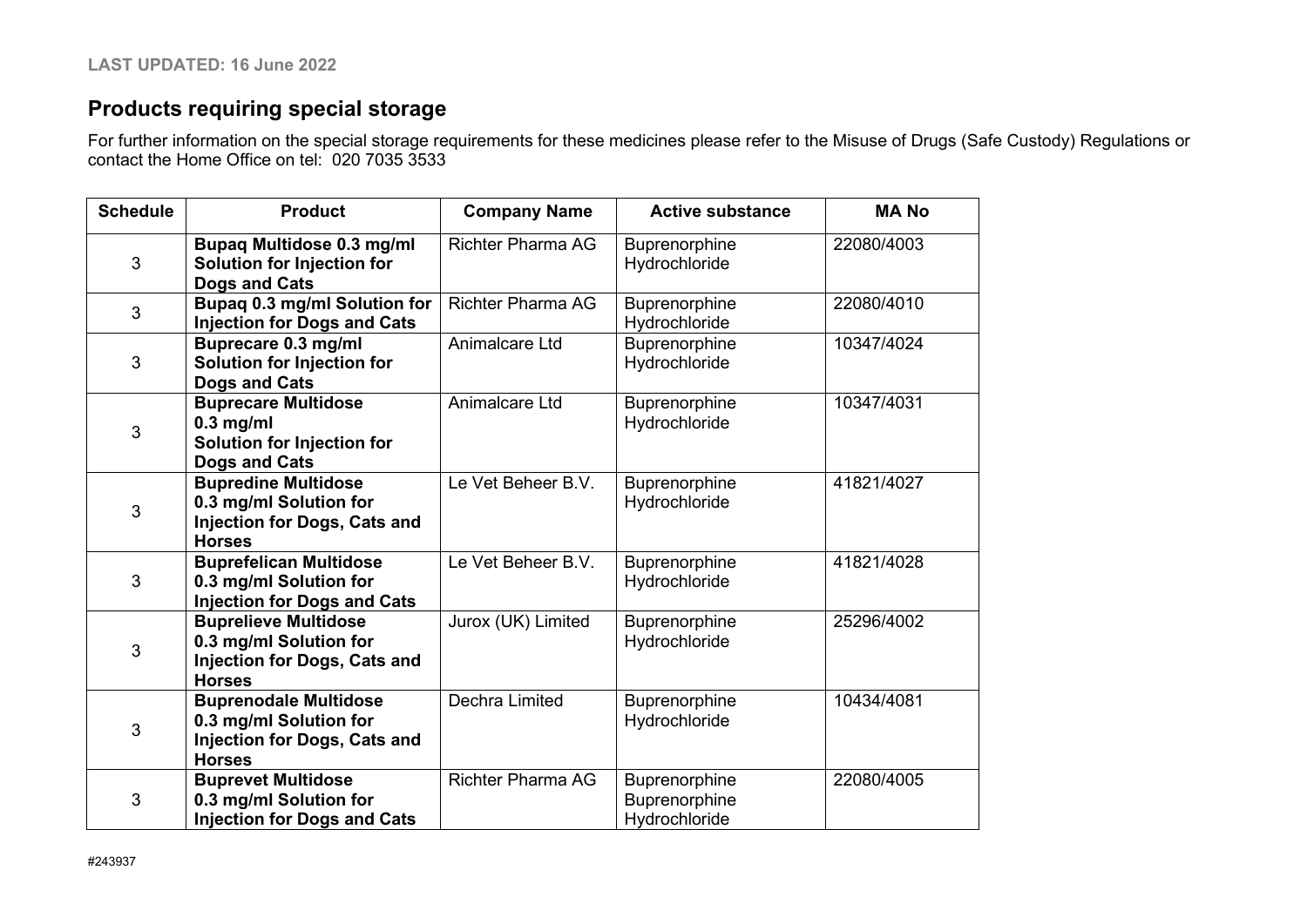| 3 | <b>Buprevet 0.3 mg/ml Solution</b><br>for Injection for Dogs and<br>Cats                                                                                                                                    | <b>Richter Pharma AG</b>  | Buprenorphine<br>Buprenorphine<br>Hydrochloride | 22080/4009 |
|---|-------------------------------------------------------------------------------------------------------------------------------------------------------------------------------------------------------------|---------------------------|-------------------------------------------------|------------|
| 3 | Vetergesic 0.3 mg/ml<br>Solution for Injection for<br>Dogs and Cats                                                                                                                                         | Ceva Animal Health<br>Ltd | Buprenorphine                                   | 15052/4080 |
| 3 | Vetergesic Multidose,<br>0.3 mg/ml Solution for<br><b>Injection for Dogs and Cats</b>                                                                                                                       | Ceva Animal Health<br>Ltd | Buprenorphine                                   | 15052/4082 |
| 3 | <b>Vetergesic Multidose,</b><br>0.3 mg/ml Solution for<br>Injection for Dogs, Cats and<br><b>Horses</b><br>(formerly sold as Bupregesic<br>Multidose, 0.3mg/ml Solution<br>for Injection for dogs and cats) | Ceva Animal Health<br>Ltd | <b>Buprenorphine</b>                            | 15052/4081 |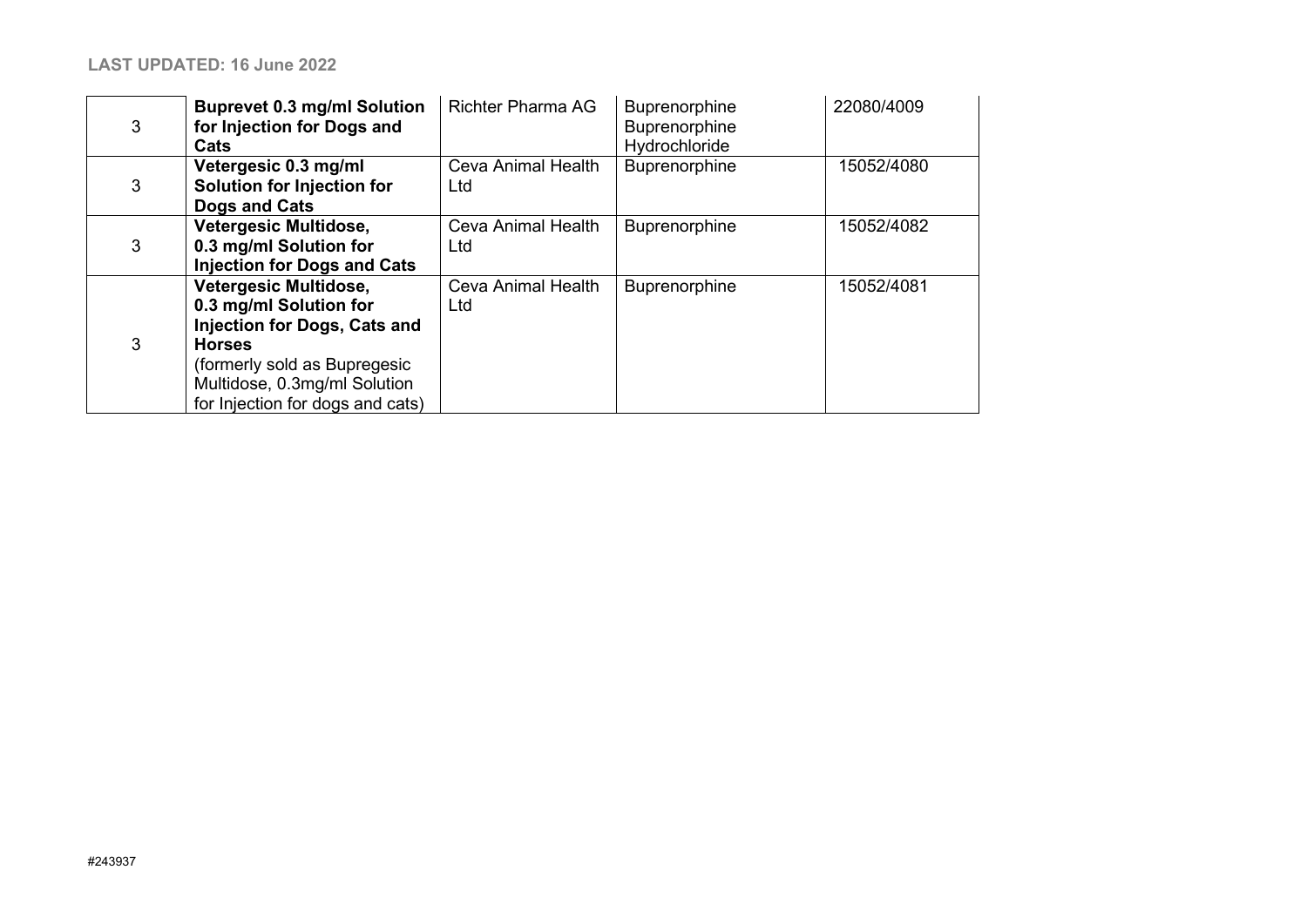## **Products that do not require special storage or witnessed destruction**

| <b>Schedule</b> | <b>Product</b>                                                                  | <b>Company Name</b>                                          | <b>Active substance</b>     | <b>MANO</b> |
|-----------------|---------------------------------------------------------------------------------|--------------------------------------------------------------|-----------------------------|-------------|
| 3               | Dolethal 200 mg/ml<br>solution for injection                                    | Vetoquinol UK Ltd                                            | Pentobarbitone<br>Sodium    | 08007/4034  |
| 3               | Euthanimal 20%, 200<br>mg/ml Solution for<br>Injection                          | Alfasan Nederland BV                                         | <b>Pentobarbital Sodium</b> | 36408/4001  |
| 3               | Euthanimal 40%, 400<br>mg/ml Solution for<br>Injection                          | Alfasan Nederland BV                                         | <b>Pentobarbital Sodium</b> | 36408/4002  |
| $\mathfrak{S}$  | Euthasol Vet 400 mg/ml<br><b>Solution for Injection</b>                         | Le Vet B.V.                                                  | <b>Pentobarbital Sodium</b> | 19994/4016  |
| 3               | <b>Euthatal Solution for</b><br>Injection 200 mg in 1ml                         | Dopharma Research B.V.                                       | Pentobarbitone<br>Sodium    | 28365/4015  |
| 3               | Euthoxin 500 mg/ml<br><b>Solution for Injection</b>                             | <b>Chanelle Pharmaceuticals</b><br>Manufacturing Ltd         | Pentobarbitone<br>Sodium    | 08749/4055  |
| 3               | Lethobarb 20% w/v<br><b>Solution for Injection</b>                              | <b>Ayrton Saunders Limited</b>                               | Pentobarbitone<br>Sodium    | 16431/4000  |
| 3               | <b>Pentobarbital for</b><br>Euthanasia 20% w/v<br><b>Solution for Injection</b> | <b>Ayrton Saunders Limited</b>                               | Pentobarbitone<br>Sodium    | 16431/4001  |
| $\mathfrak{S}$  | Pentoject, Pentobarbitone<br>Sodium 20% w/v Solution<br>for Injection           | Animalcare Ltd                                               | Pentobarbitone<br>Sodium    | 10347/4014  |
| 3               | Release 300 mg/ml,<br><b>Solution for Injection</b>                             | WDT-<br>Wirtschaftsgenossenschaft<br>deutscher Tieraerzte eG | Pentobarbitone<br>Sodium    | 32829/4000  |
| 3               | Repose 500 mg/ml<br><b>Solution for Injection</b>                               | Le Vet Beheer B.V.                                           | <b>Pentobarbital Sodium</b> | 41821/4042  |
| 3               | Phenoleptil 12.5 mg<br><b>Tablets for Dogs</b>                                  | LeVet B.V.                                                   | Phenobarbital               | 19994/4005  |
| 3               | <b>Phenoleptil 25 mg Tablets</b><br>for Dogs                                    | Le Vet B.V.                                                  | Phenobarbital               | 19994/4030  |
| 3               | <b>Phenoleptil 50 mg Tablets</b><br>for Dogs                                    | Le Vet B.V.                                                  | Phenobarbital               | 19994/4006  |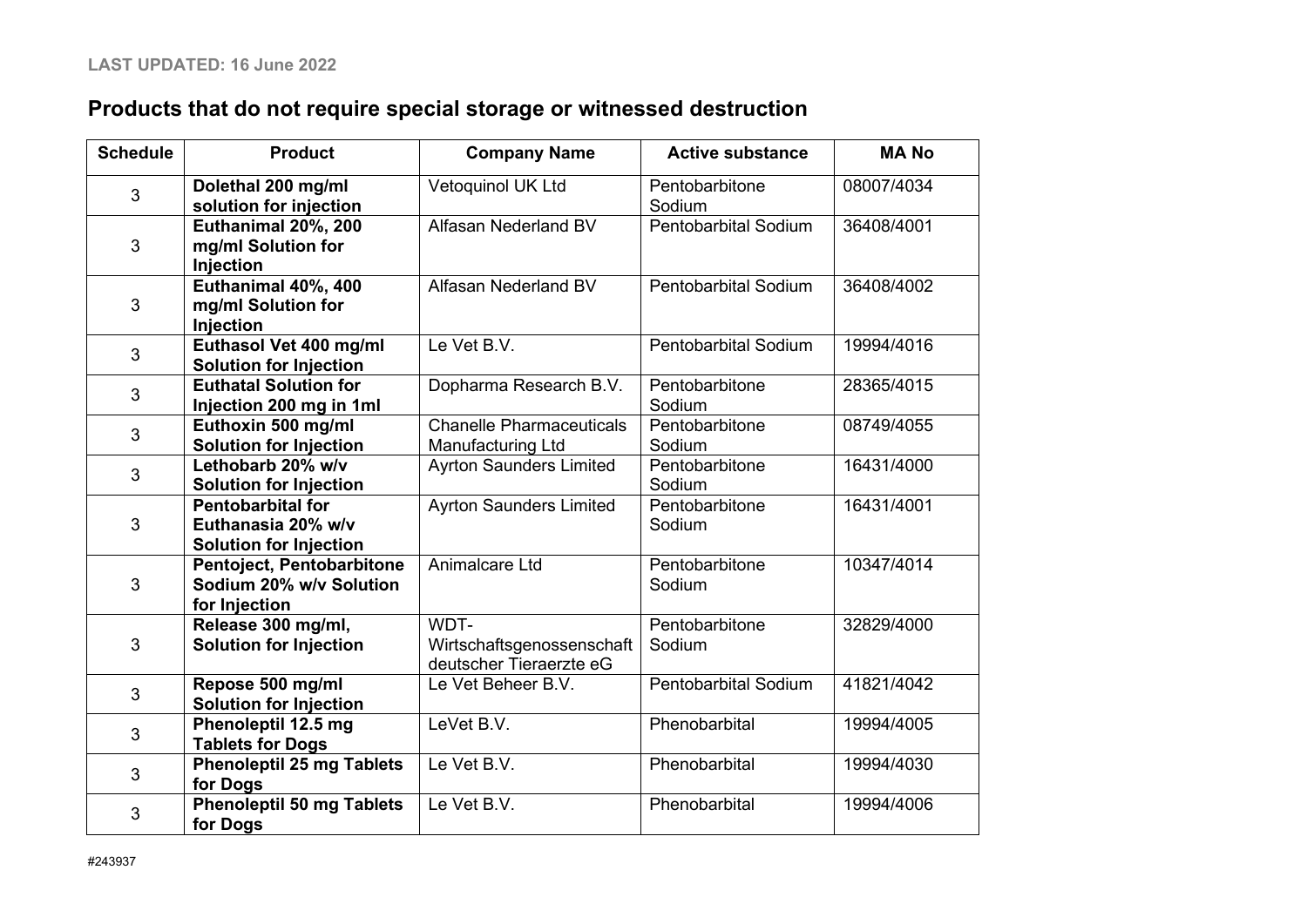| 3 | Phenoleptil 100 mg<br><b>Tablets for Dogs</b>                     | Le Vet B.V.                                          | Phenobarbital | 19994/4031 |
|---|-------------------------------------------------------------------|------------------------------------------------------|---------------|------------|
| 3 | Soliphen 15 mg Tablets for<br><b>Dogs</b>                         | Domes Pharma                                         | Phenobarbital | 54982/3000 |
| 3 | Soliphen 15 mg Tablets for<br><b>Dogs</b>                         | Domes Pharma                                         | Phenobarbital | 54982/5000 |
| 3 | Soliphen 60 mg Tablets for<br><b>Dogs</b>                         | Domes Pharma                                         | Phenobarbital | 35079/4007 |
| 3 | Soliphen 120 mg Tablet for<br><b>Dogs</b>                         | Domes Pharma                                         | Phenobarbital | 54982/5001 |
| 3 | Soliphen 120 mg Tablet for<br><b>Dogs</b>                         | Domes Pharma                                         | Phenobarbital | 54982/3001 |
| 3 | Epiphen 30 mg Tablets                                             | Vetoquinol UK Ltd                                    | Phenobarbital | 08007/4067 |
| 3 | <b>Epiphen 60 mg Tablets</b>                                      | Vetoquinol UK Ltd                                    | Phenobarbital | 08007/4066 |
| 3 | Epiphen Solution 4% w/v,<br>Oral drops                            | Vetoquinol UK Ltd                                    | Phenobarbital | 08007/4081 |
| 3 | <b>Epirepress 60 mg Tablets</b><br>for Dogs                       | <b>Desitin Arzneimittel GmbH</b>                     | Phenobarbital | 14040/4000 |
| 3 | Epityl 60 mg Flavoured<br><b>Tablets for Dogs</b>                 | <b>Chanelle Pharmaceuticals</b><br>Manufacturing Ltd | Phenobarbital | 08749/4034 |
| 3 | <b>Lepitil 60 mg Flavoured</b><br><b>Tablets for Dogs</b>         | <b>Chanelle Pharmaceuticals</b><br>Manufacturing Ltd | Phenobarbital | 08749/4033 |
| 3 | Dormazolam 5 mg/ml<br>Solution for Injection for<br><b>Horses</b> | Le Vet Beheer B.V.                                   | Midazolam     | 41821/4052 |
| 3 | <b>Phenotab Flavoured 100</b><br>mg Tablets for Dogs              | CP Pharma<br>Handelsgesellschaft mbH                 | Phenobarbital | 20916/4034 |
| 3 | <b>Phenotab Flavoured 25 mg</b><br><b>Tablets for Dogs</b>        | <b>CP Pharma</b><br>Handelsgesellschaft mbH          | Phenobarbital | 20916/4032 |
| 3 | <b>Phenotab Flavoured 60 mg</b><br><b>Tablets for Dogs</b>        | <b>CP Pharma</b><br>Handelsgesellschaft mbH          | Phenobarbital | 20916/4033 |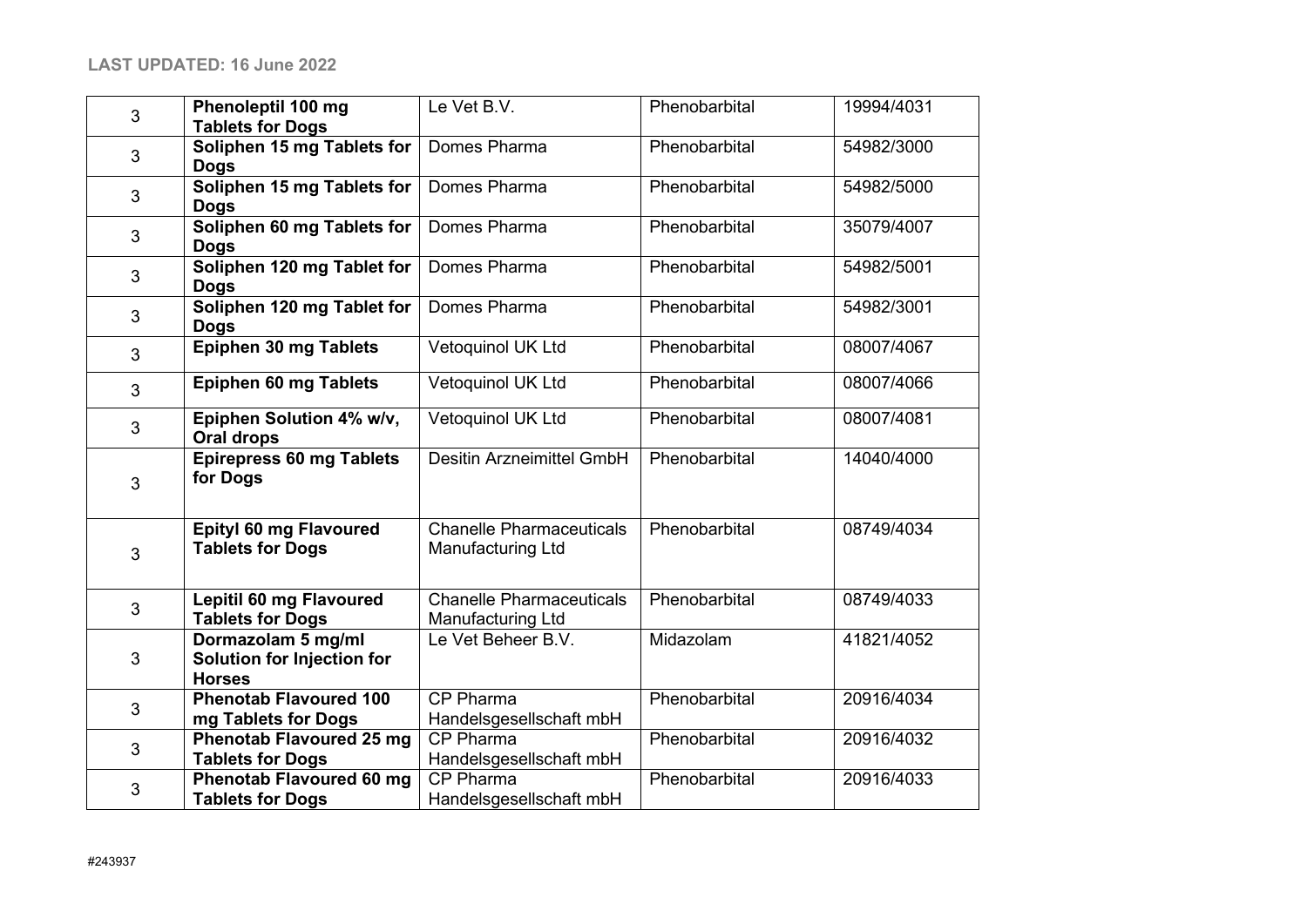| 3                       | <b>Phenovet 60 mg Tablets</b><br>for Dogs                               | Laboratoire TVM                            | Phenobarbital                | 35079/4007 |
|-------------------------|-------------------------------------------------------------------------|--------------------------------------------|------------------------------|------------|
| $\mathbf{3}$            | Tralieve 20 mg Chewable<br><b>Tablets for Dogs</b>                      | Le Vet Beheer B.V.                         | Tramadol<br>Hydrochloride    | 41821/4018 |
| $\mathbf{3}$            | <b>Tralieve 50 mg/ml Solution</b><br>for Injection for Dogs             | Le Vet Beheer B.V.                         | Tramadol<br>Hydrochloride    | 41821/4055 |
| 3                       | <b>Tralieve 80 mg Chewable</b><br><b>Tablets for Dogs</b>               | Le Vet Beheer B.V.                         | Tramadol<br>Hydrochloride    | 41821/4019 |
| $\mathbf{3}$            | Tramadog, 50 mg/ml,<br><b>Solution for Injection for</b><br><b>Dogs</b> | Laboratoire TVM                            | Tramadol<br>Hydrochloride    | 35079/4005 |
| 3                       | <b>Tramadog 50 mg Tablet</b><br>for Dogs                                | Domes Pharma                               | Tramadol<br>Hydrochloride    | 54982/4002 |
| 3                       | <b>Tramalgesic 50 mg Tablets</b><br>for Dogs                            | Drug Development<br><b>Company Limited</b> | Tramadol<br>Hydrochloride    | 50554/4000 |
| 3                       | <b>Tramvetol 50 mg Tablets</b><br>for Dogs                              | Virbac                                     | Tramadol<br>Hydrochloride    | 05653/4224 |
| $\mathbf{3}$            | Tramvetol 50 mg/ml<br><b>Solution for Injection for</b><br><b>Dogs</b>  | Virbac                                     | Tramadol<br>Hydrochloride    | 05653/4225 |
| $\overline{4}$          | <b>Dilaterol 25</b><br>micrograms/ml Syrup for<br><b>Horses</b>         | Le Vet Beheer B.V.                         | Clenbuterol<br>Hydrochloride | 41821/4001 |
| 4                       | <b>Equipulmin</b><br>25 micrograms/ml Syrup<br>for Horses               | CP Pharma<br>Handelsgesellschaft mbH       | Clenbuterol<br>Hydrochloride | 20916/4024 |
| $\overline{\mathbf{4}}$ | <b>Planipart Solution for</b><br><b>Injection 30</b><br>micrograms/ml   | Boehringer Ingelheim Ltd                   | Clenbuterol<br>Hydrochloride | 08327/4299 |
| 4                       | <b>Ventipulmin Granules</b><br>16 micrograms/gram                       | Boehringer Ingelheim Ltd                   | Clenbuterol<br>Hydrochloride | 08327/4308 |
| 4                       | <b>Ventipulmin Solution for</b><br><b>Injection 30</b><br>micrograms/ml | Boehringer Ingelheim Ltd                   | Clenbuterol<br>Hydrochloride | 08327/4309 |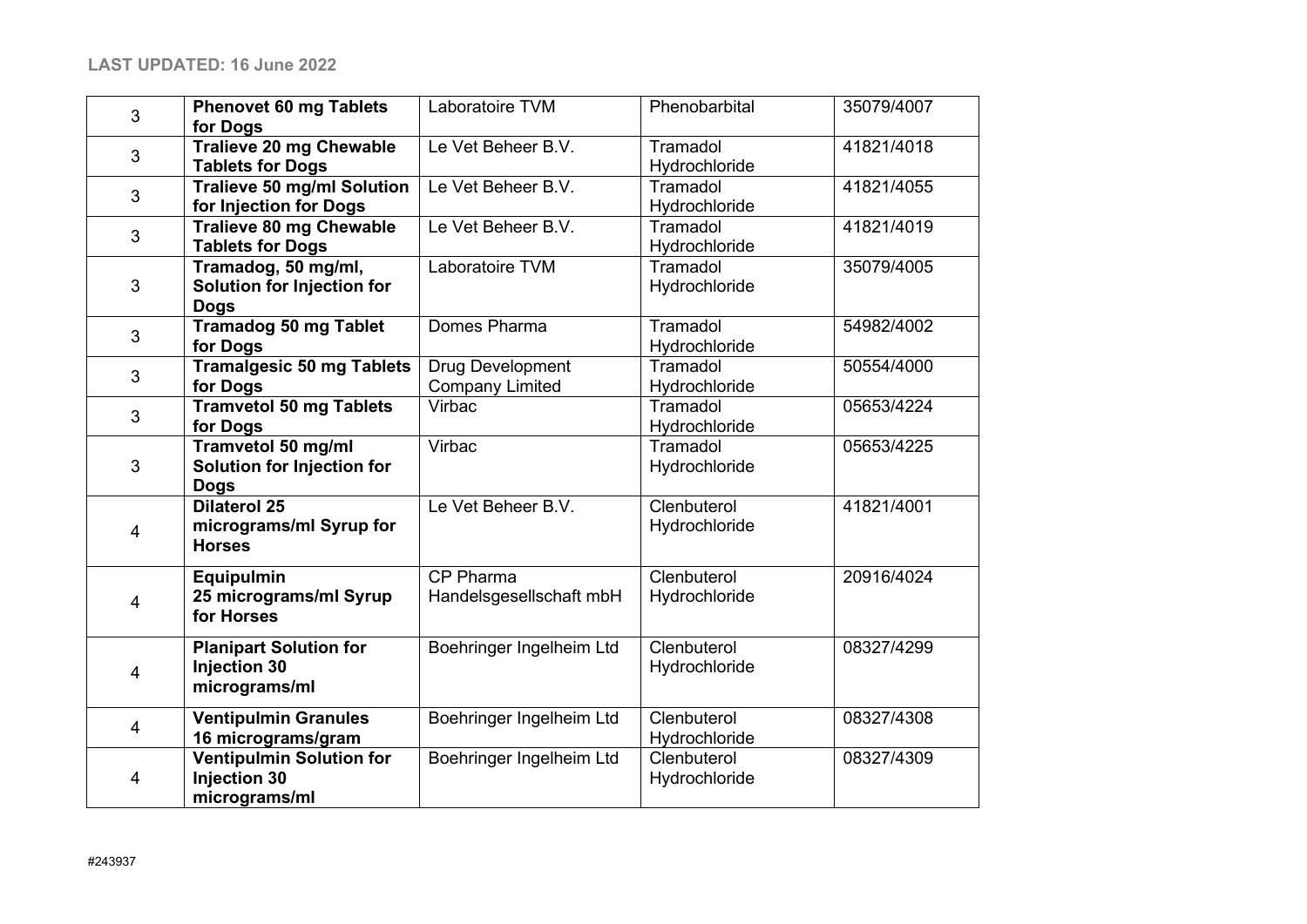| 4                       | <b>Ventipulmin Syrup</b><br>25 micrograms/ml                                                               | Boehringer Ingelheim Ltd | Clenbuterol<br>Hydrochloride                      | 08327/4310 |
|-------------------------|------------------------------------------------------------------------------------------------------------|--------------------------|---------------------------------------------------|------------|
| $\overline{4}$          | <b>Chorulon 1500 IU Powder</b><br>and Solvent for Solution<br>for Injection                                | <b>Intervet UK Ltd</b>   | Chorionic<br>Gonadotrophin                        | 01708/4301 |
| $\overline{\mathbf{4}}$ | Gestavet HCG 40 IU/ml /<br>PMSG 80 IU/ml Powder<br>and Solvent for Solution<br>for Injection for Pigs      | Laboratorios Hipra SA    | Chorionic<br>Gonadotrophin                        | 17533/4012 |
| $\overline{4}$          | <b>Gestavet 400/200 IU</b><br><b>Lyophilisate and Solvent</b><br>for Solution for Injection<br>for Pigs    | Laboratorios Hipra SA    | Chorionic<br>Gonadotrophin                        | 17533/4011 |
| $\overline{4}$          | PG 600, Powder and<br>solvent for solution for<br>injection                                                | <b>Intervet UK Ltd</b>   | Serum Gonadotrophin<br>Chorionic<br>Gonadotrophin | 01708/4312 |
| $\overline{4}$          | PMSG Intervet 5000 IU<br><b>Powder and Solvent for</b><br><b>Solution for Injection</b>                    | <b>Intervet UK Ltd</b>   | Serum Gonadotrophin                               | 01708/4309 |
| 4                       | Syncrostim 500 IU<br><b>Lyophilisate and Solvent</b><br>for Solution for Injection<br>for Cattle and Sheep | Ceva Animal Health Ltd   | Serum Gonadotrophin                               | 15052/4049 |
| 4                       | Laurabolin 25 mg/ml,<br><b>Solution for Injection</b>                                                      | <b>Intervet UK Ltd</b>   | Nandrolone Laurate                                | 01708/4253 |
| $\overline{4}$          | Ziapam, 5mg/ml, Solution<br>for Injection for Cats and<br><b>Dogs</b>                                      | Laboratoire TVM          | Diazepam                                          | 35079/4002 |
| 4                       | <b>Diazedor 5 mg/ml Solution</b><br>for Injection for Dogs and<br>Cats                                     | <b>Richter Pharma AG</b> | Diazepam                                          | 22080/4012 |
| $\overline{4}$          | <b>Solupam 5 mg/ml Solution</b><br>for Injection for Dogs and<br>Cats                                      | Dechra Regulatory BV     | Diazepam                                          | 50406/4001 |
| 5                       | <b>Pardale-V Oral Tablets</b>                                                                              | Dechra Limited           | Paracetamol / Codeine<br>Phosphate                | 10434/4034 |